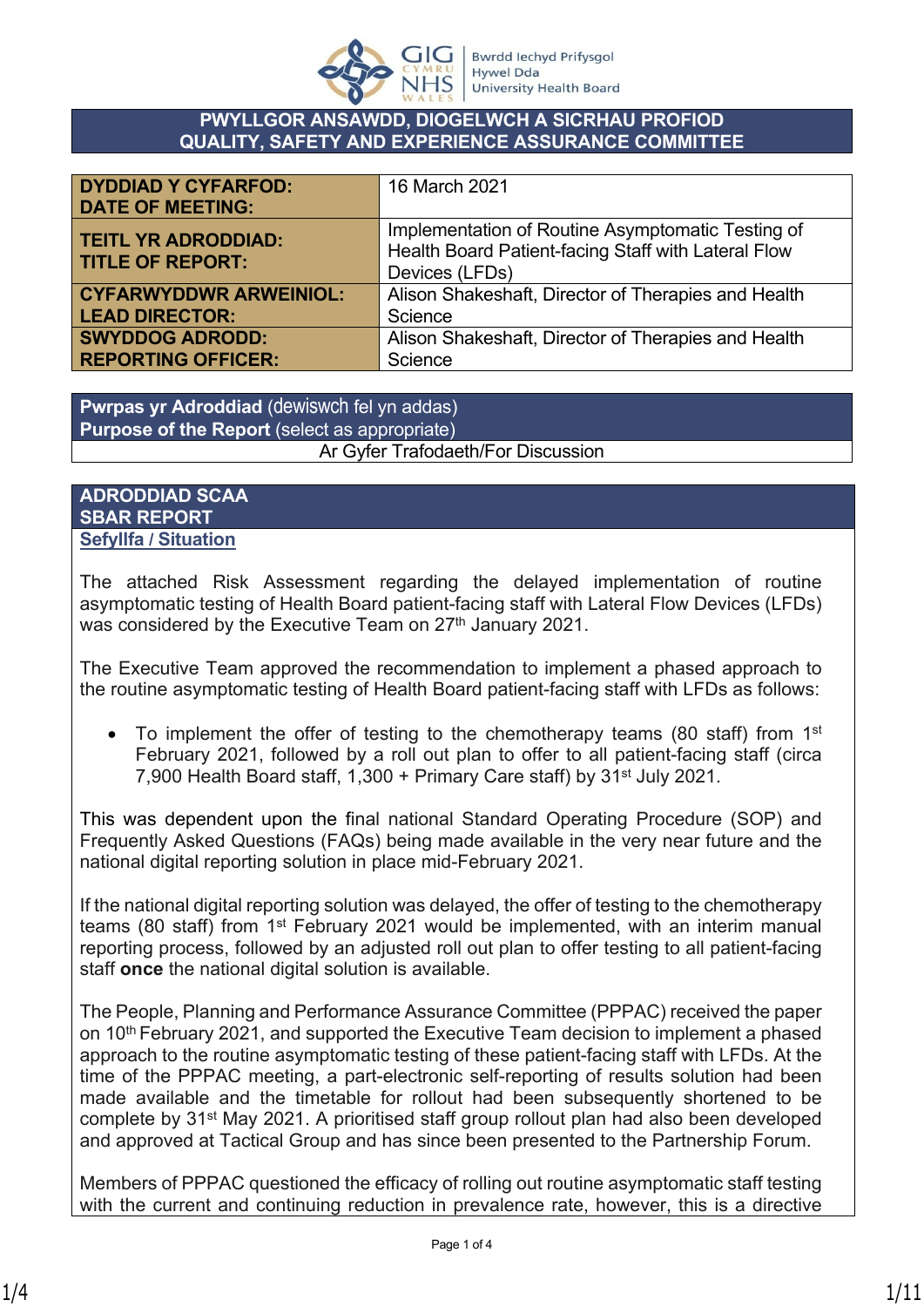from Welsh Government in line with the 'Test to Find' element of the national Testing Strategy.

In addition, regions were invited to submit proposals to Welsh Government for mass asymptomatic testing within communities using LFDs by 15<sup>th</sup> February 2021 for implementation in March 2021.

**Cefndir / Background**

In December 2020, Welsh Government (WG) requested that health and social care commenced routine, twice-weekly testing of asymptomatic staff using LFDs in order to seek out COVID-19 infection amongst patient-facing staff. The request at that time was to implement testing through a pathfinder approach, with organisations to decide which staff groups to target and how large or small a cohort of staff to test in order to develop and test the process. It was anticipated that testing would commence prior to Christmas 2020 with a plan for wider roll out to all patient-facing staff from mid-January 2021, assuming the digital link was in place. Within Hywel Dda University Health Board (HDdUHB), this equates to circa 7,900 Health Board staff plus Primary Care staff in excess of 1,300 (this figure does not include dentistry, optometry or community pharmacy, numbers still need to be defined).

Prior to Christmas 2020, a decision was made to delay the implementation until 2021 based on an assessment of the risks associated with implementation versus the risks of delaying implementation. As a result, HDdUHB was the only Health Board not to implement routine asymptomatic staff testing at that time.

A review of the risk assessment during January 2021, and learning from the pathfinder programmes across NHS Wales, significantly reduced the risk associated with implementation, resulting in the decision to implement testing from 1<sup>st</sup> February 2021 with the chemotherapy teams, with wider roll out pending the availability of a digital solution for recording, reporting and managing test results.

A prioritised staff group rollout plan has been developed, with a revised timeline to offer routine asymptomatic staff testing to all patient-facing Health Board staff by 31<sup>st</sup> May 2021. This has been taken to the Tactical Group and the Partnership Forum.

| Programme Plan for Asymptomatic Staff Testing for COVID-19 of patients facing staff utilising Lateral Flow Devices |  |  |  |  |  |
|--------------------------------------------------------------------------------------------------------------------|--|--|--|--|--|
|                                                                                                                    |  |  |  |  |  |

| <b>Group 1</b> | <b>Chemotherapy Staff</b>                             |
|----------------|-------------------------------------------------------|
| Group 1        | <b>COVID Outbreak Wards</b>                           |
| Group 1        | <b>Vising Professionals to Care Homes</b>             |
| Group 2        | <b>Critical Care Staff</b>                            |
| Group 2        | Theatres                                              |
| Group 2        | Anaesthetics                                          |
| Group 2        | Endoscopy                                             |
| Group 2        | Amber Pathway Wards                                   |
| Group 2        | <b>Community Healthcare Staff</b>                     |
| Group 2        | Peripatetic Staff Groups (working across wards/dept.) |
| Group 3        | Staff working in planned care 'Green' pathways        |
| Group 3        | Staff working in admission wards/departments          |
| Group 4        | <b>Non-peripatetic Staff Groups</b>                   |
| <b>Group 5</b> | Staff working in COVID Red areas                      |
| Group 5        | All remaining patient-facing staff                    |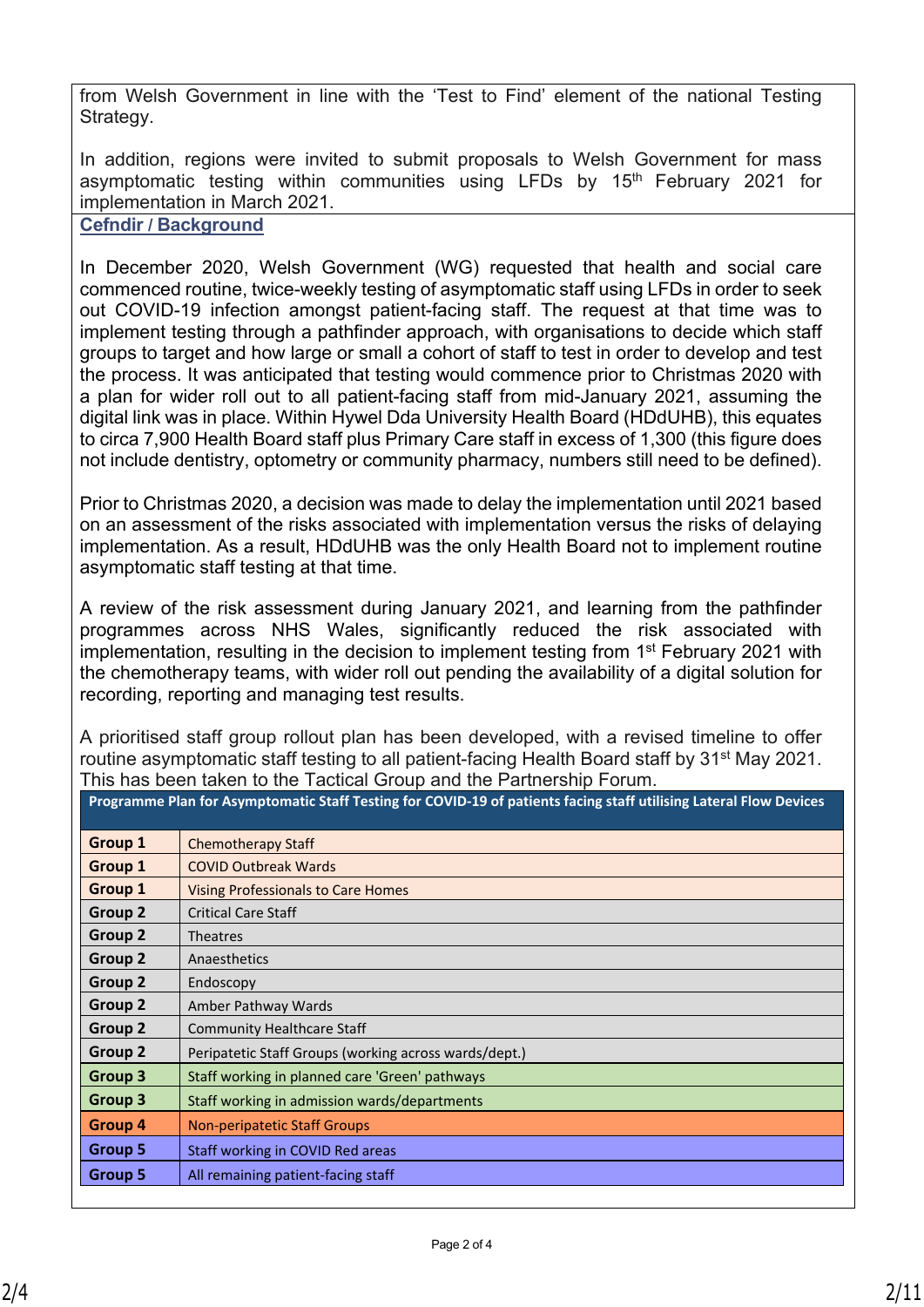The West Wales Regional Incident Management Team (IMT) took the decision to not submit any proposals for mass community testing, based on a number of factors including:

- The low and continual reducing 7-day incidence (101.5/100,000) and positivity rates (9.9%) across the region, with Ceredigion and Pembrokeshire being significantly lower (at 8<sup>th</sup> February 2021).
- Local contact tracing teams and the Regional Response Cell have been working to improve the contact tracing times, all index cases are asked for a possible source, and those with no known source of infection are being backward contact traced to try to identify any possible source. There are links between the contact tracing teams and Environmental Health and local enforcement teams to follow up with business premises that are identified as potential clusters.
- Good availability and access to local testing for symptomatic individuals.
- No indication that the public is unable or reluctant to access testing when symptomatic.
- Reducing hospital admission rates with COVID-19 infection.

Other considerations included:

- The considerable resource implications of the vaccination programme, which we feel needs to take priority.
- The considerable resource implications related to rollout of routine asymptomatic testing across Health and Social Care.
- The low positivity rate from previous pathfinder and pilot programmes (typically 1%, despite higher incidence rates).
- Concerns regarding the public perception of negative test results and potential complacency/relaxation of social distancing and hand hygiene requirements as lockdown rules are relaxed.
- Ongoing lateral flow testing in a number of settings which will provide additional intelligence – e.g. school staff, workplaces such as Valero who have set up private mass testing of workers, health and social care staff.
- The IMT will continue to consider **reactive** asymptomatic mass testing in response to local outbreaks on a case by case basis as they arise, informed by a range of partners including contact tracing, surveillance, etc. Any decisions for reactive testing will be made by County IMTs, with the Regional IMT holding oversight if there is more than one request.

# **Asesiad / Assessment**

Routine testing of asymptomatic staff using LFDs was introduced week commencing 1<sup>st</sup> February 2021 across the chemotherapy teams using a paper-based reporting system.

An interim digital self-reporting solution has since been made available for staff to upload test results.

At of 1st March 2021, testing has been offered to all patient-facing staff in Priority Group 1 (circa 1,000). The offer to Priority Group 2 is now underway and we are on target to extend the offer to all groups by 31st May 2021.

The offer of routine testing to Primary Care Contractors is being taken forward directly between Primary Care and NHS Wales Shared Services.

**Argymhelliad / Recommendation**

The Quality, Safety and Experience Assurance Committee is asked to: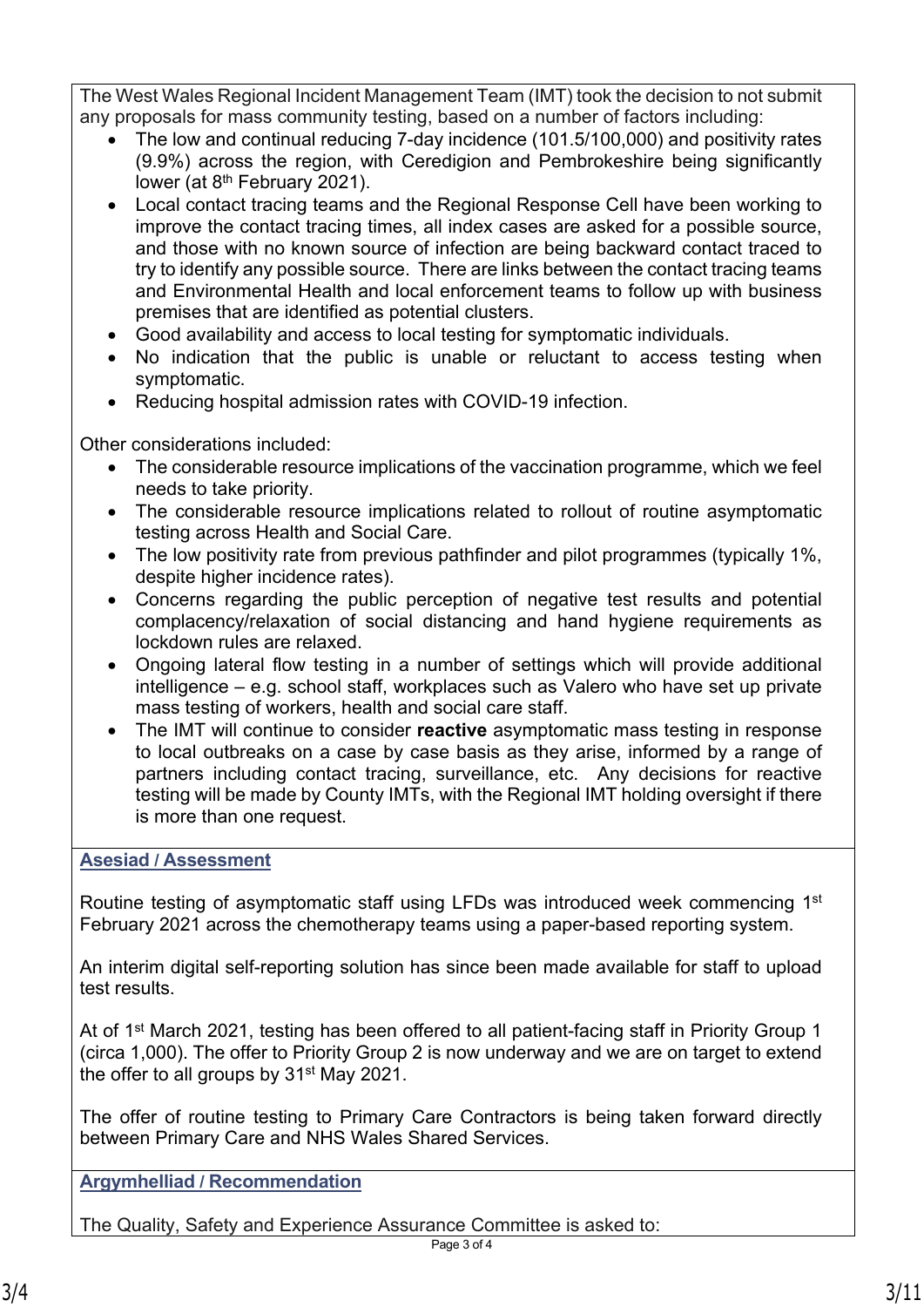- note the attached Risk Assessment regarding the initial delayed implementation of asymptomatic testing of Health Board patient-facing staff with Lateral Flow Devices (LFDs).
- support the Executive Team decision to implement the phased approach to the offer of routine asymptomatic testing of Health Board patient-facing staff with LFDs by 31st May 2021.
- note the Regional IMT decision to not undertake any proactive mass asymptomatic LFD population screening at the current time.

| Amcanion: (rhaid cwblhau)<br>Objectives: (must be completed)                                     |                                                                                                                                                                                                        |
|--------------------------------------------------------------------------------------------------|--------------------------------------------------------------------------------------------------------------------------------------------------------------------------------------------------------|
| <b>Committee ToR Reference:</b><br>Cyfeirnod Cylch Gorchwyl y Pwyllgor:                          | 5.2.2 Assure the Board in relation to its compliance<br>with relevant healthcare standards and duties,<br>national practice, and mandatory guidance.                                                   |
| Cyfeirnod Cofrestr Risg Datix a Sgôr<br>Cyfredol:<br>Datix Risk Register Reference and<br>Score: | Delayed implementation of routine asymptomatic<br>testing of Health Board patient-facing staff with<br>Lateral Flow Devices (LFDs).<br>Datix Risk Register Reference - 1037<br>Score $-2 \times 2 = 4$ |
| Safon(au) Gofal ac lechyd:<br>Health and Care Standard(s):                                       | 1.1 Health Promotion, Protection and Improvement<br>2.1 Managing Risk and Promoting Health and Safety<br>7.1 Workforce                                                                                 |

| <b>Effaith/Impact:</b>          |                                                                                                                                             |
|---------------------------------|---------------------------------------------------------------------------------------------------------------------------------------------|
| <b>Ariannol / Financial:</b>    | Additional costs of 4 x Band 2s for stores.                                                                                                 |
| <b>Ansawdd / Patient Care:</b>  | Potential to identify small number of asymptomatic staff<br>who are COVID-19 positive (likely less than 1% of those<br>tested).             |
| <b>Gweithlu / Workforce:</b>    | Unlikely to identify many staff so little impact on the<br>workforce availability.                                                          |
| Risg / Risk:                    | See attached risk assessment.                                                                                                               |
| <b>Cyfreithiol / Legal:</b>     | N/A                                                                                                                                         |
| <b>Enw Da / Reputational:</b>   | Some risk of political or media interest due to delay in<br>implementation as National Testing Strategy has been<br>refreshed and released. |
| <b>Gyfrinachedd / Privacy:</b>  | No privacy concerns as staff submit their own results to<br>the UK Portal.                                                                  |
| <b>Cydraddoldeb / Equality:</b> | No equality assessment undertaken – testing will be<br>offered to all patient-facing staff during roll-out.                                 |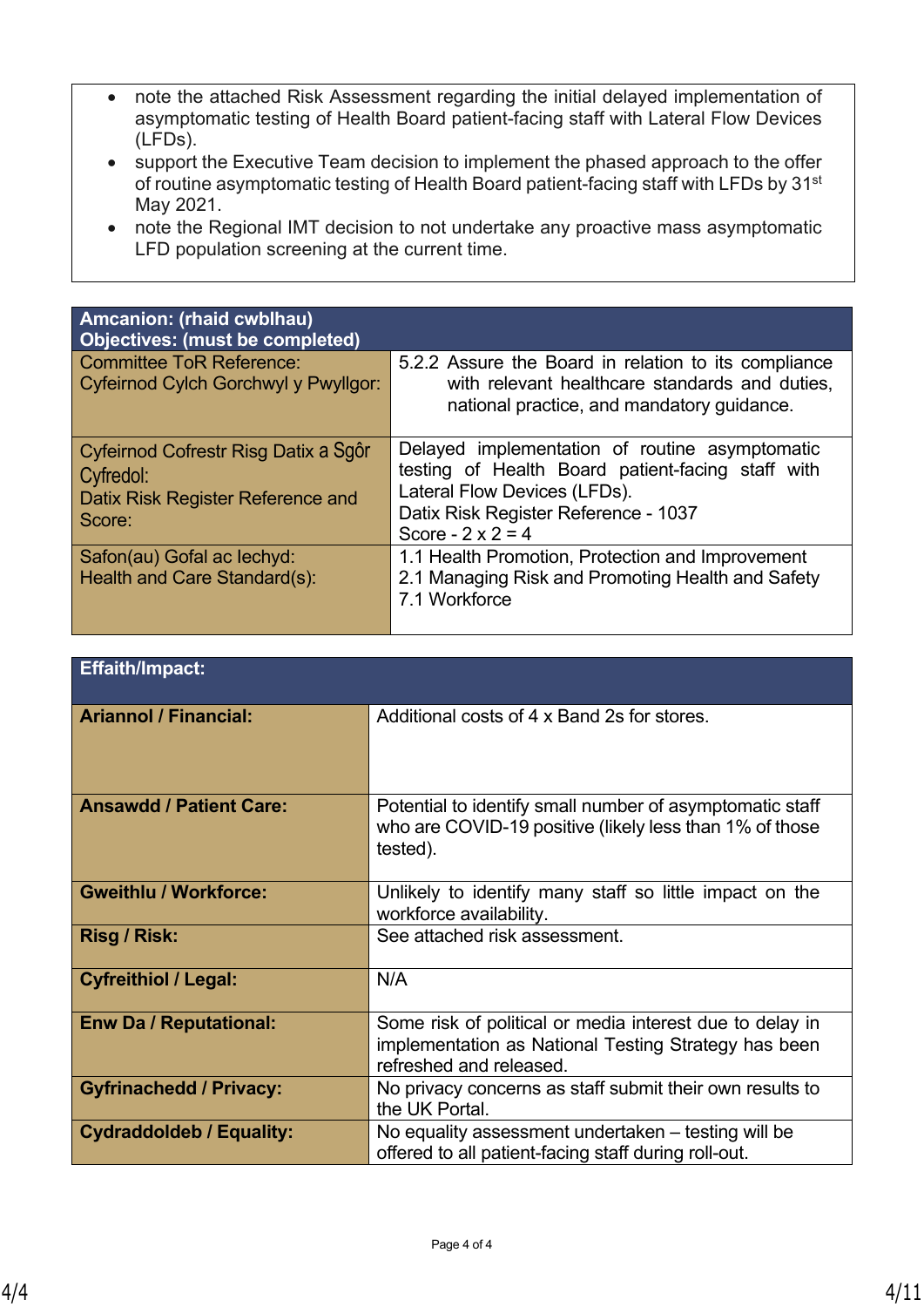## **Hywel Dda UHB - Risk Assessment Form**

| Datix ref:<br>Date of entry:        | 21/1/2021                | Any previous<br>reference number: | N/A                             |
|-------------------------------------|--------------------------|-----------------------------------|---------------------------------|
| Name of person<br>identifying risk: | <b>Alison Shakeshaft</b> | <b>Contact</b><br>email/phone:    | Alison.Shakeshaft3@wales.nhs.uk |

#### **Risk Ownership**

| <b>Executive Directorate:</b>    | Alison Shakeshaft, Executive Director of Therapies and Health |  |  |  |
|----------------------------------|---------------------------------------------------------------|--|--|--|
|                                  | Science                                                       |  |  |  |
| Delegated Risk Owner: (OPS ONLY) | Alison Shakeshaft, Executive Director of Therapies and Health |  |  |  |
|                                  | Science                                                       |  |  |  |
| <b>Management/Service Lead:</b>  | Alison Shakeshaft, Executive Director of Therapies and Health |  |  |  |
|                                  | Science                                                       |  |  |  |

#### **Risk Location**

| All Health Board Services | Service or         | All                          |
|---------------------------|--------------------|------------------------------|
| Directorate:              | <b>Department:</b> | <b>Health Board Services</b> |

#### **Risk Identification**

| Title of risk:                    | Delayed implementation of routine asymptomatic testing of Health<br>Board patient-facing staff with Lateral Flow Devices (LFDs) |  |                                           |            |                                                                          |  |
|-----------------------------------|---------------------------------------------------------------------------------------------------------------------------------|--|-------------------------------------------|------------|--------------------------------------------------------------------------|--|
| Date risk<br>identified:          | 21/1/2021                                                                                                                       |  | How risk was identified (risk<br>source): |            | Through development of the plan<br>to implement the testing<br>programme |  |
| <b>Type of Risk</b><br>choose one |                                                                                                                                 |  | Operational                               | $\sqrt{ }$ | Project                                                                  |  |

## **Recommendation:**

| Outline the Recommendation for Executive Team Consideration                                                                                                                                                  |  |  |  |
|--------------------------------------------------------------------------------------------------------------------------------------------------------------------------------------------------------------|--|--|--|
| <b>Recommendation</b> : The Executive Team is asked to approve the decision to implement a phased approach to<br>the routine asymptomatic testing of Health Board patient-facing staff with LFDs as follows: |  |  |  |

• To implement the offer of testing to the chemotherapy teams (80 staff) from 1<sup>st</sup> February 2021, followed by a roll out plan to offer to all patient-facing staff (circa 7,900 Health Board staff plus Primary Care staff, numbers to be determined) by 31<sup>st</sup> July 2021.

This is dependent upon the final national Standard Operating Procedure (SOP) and Frequently Asked Questions (FAQs) being made available in the very near future and the national digital reporting solution in place mid-February 2021.

If the national digital reporting solution is delayed, we will implement the offer of testing to the chemotherapy teams (80 staff) from 1<sup>st</sup> February 2021, with an interim manual reporting process, followed by an adjusted roll out plan to offer testing to all patient-facing staff **once** the national digital solution is available. A longer timeline for full implementation will need to be determined.

| <b>Risk Matrix</b>    | Likelihood $\rightarrow$ |              |              |            |                  |
|-----------------------|--------------------------|--------------|--------------|------------|------------------|
| Severity $\downarrow$ | Rare - 1                 | Unlikely - 2 | Possible - 3 | Likely - 4 | Almost certain - |
| Catastrophic - 5      |                          |              | 15           | 20         | 25               |
| Major - 4             |                          |              |              | 16         | 20               |
| Moderate - 3          |                          |              |              |            | 15               |
| Minor - 2             |                          |              |              |            | 10               |
| Rare - 1              |                          |              |              |            |                  |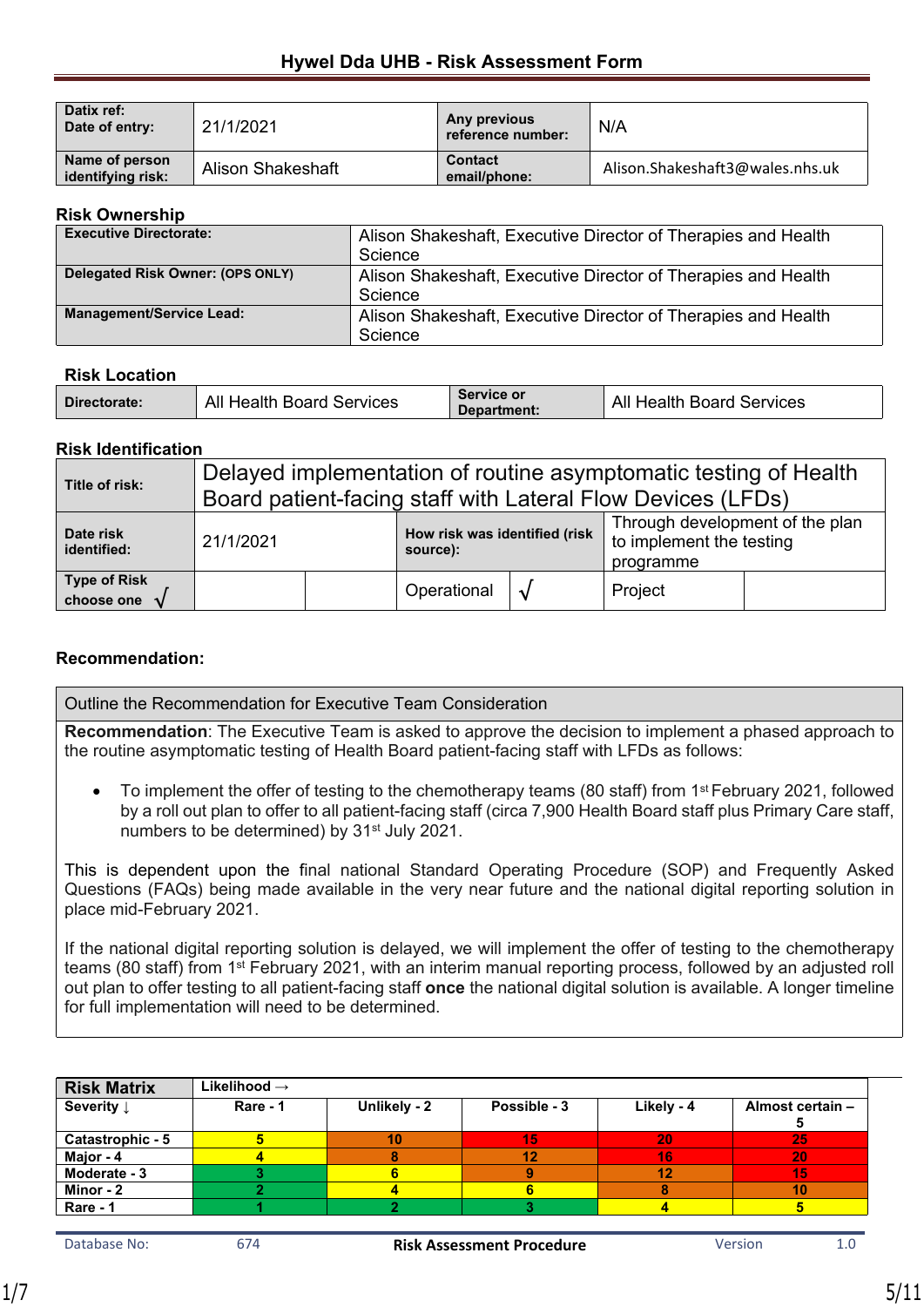## **Benefits:**

#### Outline the Benefits

Despite the small number of positive cases expected to be identified from twice-weekly asymptomatic testing of patient-facing staff (1-2% from other NHS Wales pathfinders at current prevalence rates, likely to decrease further with vaccination programme), finding positive staff and implementing self-isolation and tracing as early as possible may have a positive impact on reducing transmission of COVID-19. There is a clear expectation within Welsh Government (WG) and stakeholders that this type of testing is implemented across NHS Wales.

Implementation of routine patient-facing staff testing may provide confidence to staff and the public.

The chemotherapy team was the highest priority team identified in December 2020 due the vulnerability of the patient group, who are asked to self-isolate and are tested for COVID-19 prior to commencing chemotherapy.

The benefit of waiting until the digital solution is in place prior to wider roll out is to avoid the wide scale use of an interim manual reporting, recording and management system, which will be resource heavy, at a time when the vaccination programme should take higher priority. NHS Wales as a whole has expressed this position to WG.

## **Current Reality & Costs:**

Outline the Current Reality & Costs

#### **December 2020**

In December 2020, WG requested that Health and Social Care commenced routine, twice-weekly testing of asymptomatic staff using LFDs in order the seek out COVID-19 infection amongst patientfacing staff. The request at that time was to implement testing through a pathfinder approach with organisations left to decide which staff groups to target and how large or small a cohort of staff to test in order to develop and test the process. It was anticipated that testing would commence prior to Christmas 2020 with a plan for wider roll out to all patient-facing staff from mid-January 2021, assuming the digital link was in place. Within Hywel Dda University Health Board, this equates to circa 7,900 Health Board staff plus an as yet unquantified number of staff in Primary Care.

With input from the General Managers and County Directors, we identified a number of teams across Primary, Community and Secondary Care for the pathfinder phase (circa 220 staff).

At that time, there were no agreed processes in place, the national Standard Operating Procedure (SOP) and Frequently Asked Questions (FAQs) were still under development, and discussions were ongoing regarding how staff would be trained and assessed as competent to use the kits. There were logistical issues with delivering the test kits and these were not received in the Health Board until 16<sup>th</sup> December 2020. Following receipt of the kits, we undertook testing on a small number of staff within the Testing Team, to test the testing process and identified some practical and logistical issues with the

| <b>Risk Matrix</b>    | Likelihood $\rightarrow$ |              |              |            |                  |
|-----------------------|--------------------------|--------------|--------------|------------|------------------|
| Severity $\downarrow$ | Rare - 1                 | Unlikely - 2 | Possible - 3 | Likely - 4 | Almost certain - |
| Catastrophic - 5      |                          | 10           |              | 20         | 25               |
| Major - 4             |                          |              |              | 16         | 20               |
| Moderate - 3          |                          |              |              | 12         | 15               |
| Minor - 2             |                          |              |              |            | 10               |
| Rare - 1              |                          |              |              |            |                  |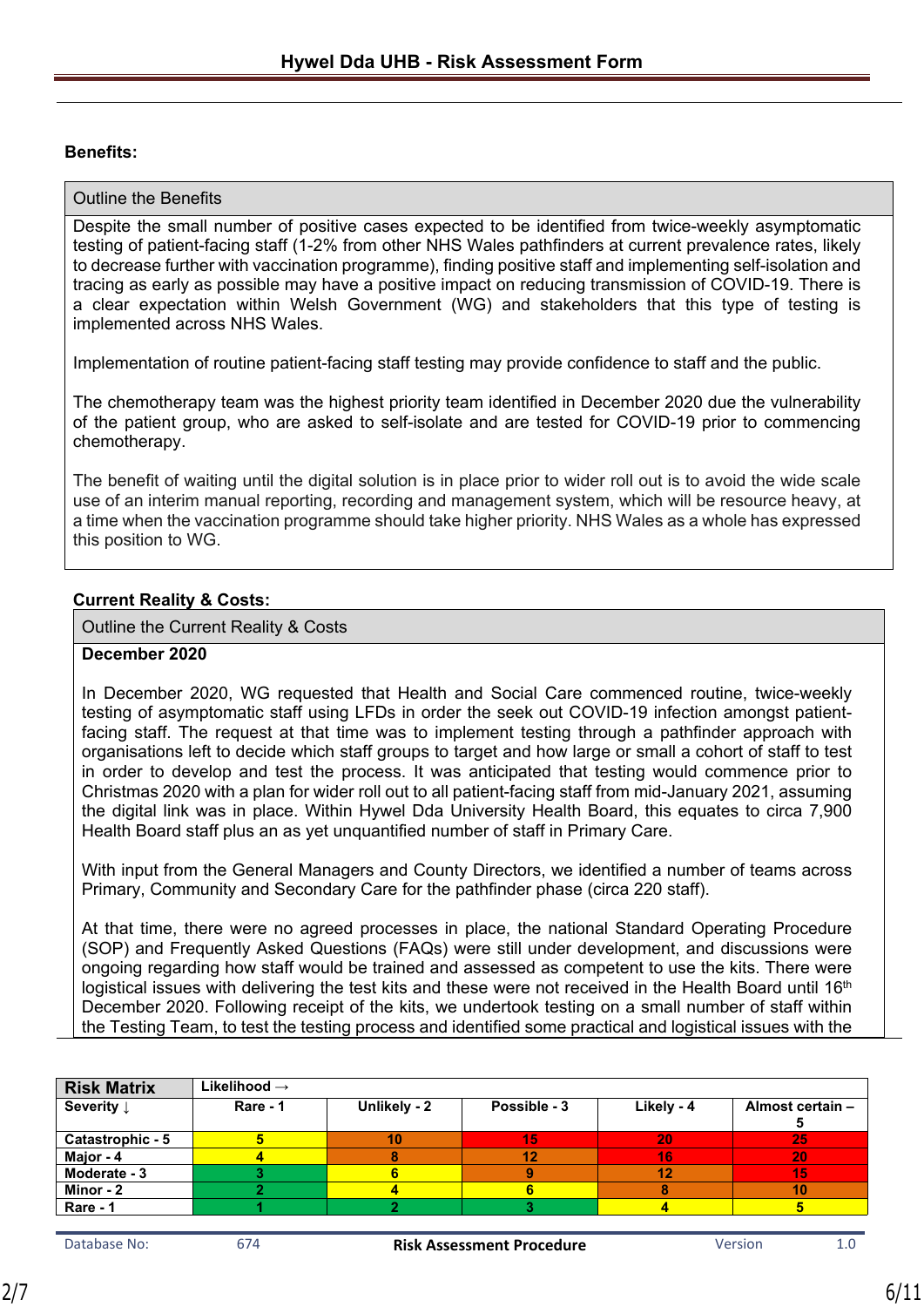kits including how they could be split between multiple staff members as they are packed in bulk packs of 25.

There were also significant concerns within the Health Board regarding the low sensitivity of the LFDs (50%) and the associated failure to detect half of all asymptomatic positive cases. Additionally, despite the reported high specificity (99.94%) of the test, there were concerns that false positive results, could result in staff needing to self-isolate unnecessarily further impacting on already significant staffing shortfalls.

The following risk was identified relating to the implementation of routine twice-weekly testing of asymptomatic Health Board staff in December 2020, which led to the Health Board delaying the implementation:

 Further de-stabilisation of the workforce in areas already under significant pressure with up to 14% staff sickness in some clinical services in addition to vacancies, staff self-isolating or shielding.

This was due to:

- Anticipated false positive results associated with this testing methodology in asymptomatic individuals at the current prevalence rate of disease.
- At the time that implementation was requested by WG (December 2020), there were significant staffing deficits across the Health Board (e.g. week commencing 14th December 2020 up to 50% staff in some community teams either COVID-19 positive or self-isolating) with some clinical areas unable to deliver services (e.g. Llandovery Hospital was closed temporarily in December 2020). There was a high level of concern regarding the ability to maintain safe services.

This could have led to:

- Unmanageable staffing deficits from a high number of staff unnecessarily self-isolating whilst waiting for a confirmatory RT-PCR test result
- Increased significant harm/death to patients from reduced Health Board staff and services.

In addition, there were concerns regarding:

- The lack of an electronic process to manage the recording or reporting of results and no digital link to automatically flow results into the Clinical Response Model (CRM). (This is still under development). This would cause a significant administrative burden of manual reporting and recording of results.
- Rushed implementation without clear processes. A draft SOP and FAQs were distributed prior to Christmas 2020 but these required further work.

The perceived risk score associated with implementing the testing programme at December 2020 was:

Further de-stabilisation of the workforce in areas already under significant pressure with up to 14% staff sickness in some clinical services in addition to vacancies, staff self-isolating or shielding.

| <b>Risk Matrix</b>    | Likelihood $\rightarrow$ |              |              |            |                  |
|-----------------------|--------------------------|--------------|--------------|------------|------------------|
| Severity $\downarrow$ | Rare - 1                 | Unlikely - 2 | Possible - 3 | Likely - 4 | Almost certain - |
| Catastrophic - 5      | 5                        | 10           | 15           | 20         | -25              |
| Major - 4             |                          |              | 12           | 16         | 20               |
| Moderate - 3          |                          |              |              | 12         | 15               |
| Minor - 2             |                          |              |              | 8          | 10               |
| Rare - 1              |                          |              |              |            |                  |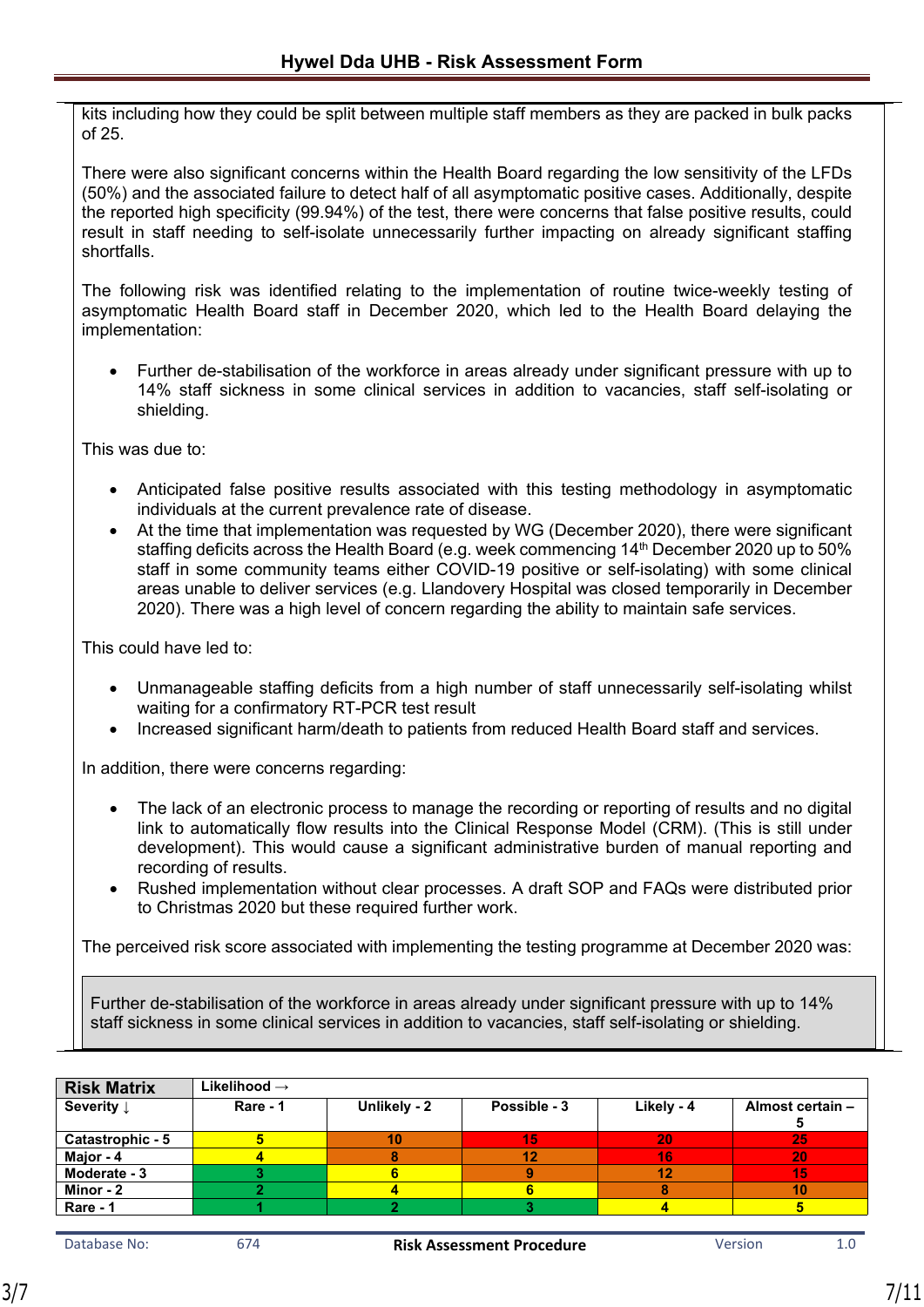## **Hywel Dda UHB - Risk Assessment Form**

| <b>Current</b><br>.<br>like<br>љc | .<br>$\bullet\bullet$<br><b>Current</b><br>$\sim$<br>impact | <b>urrent</b><br>റ<br>$\sim$<br>risk<br><b>&lt; ratin</b> q |  |
|-----------------------------------|-------------------------------------------------------------|-------------------------------------------------------------|--|
|-----------------------------------|-------------------------------------------------------------|-------------------------------------------------------------|--|

Following detailed consideration of the risk at the time, and discussions between the Directors of Therapies and Health Science, Nursing, Quality, Safety and Experience and Workforce and Organisational Development on 17<sup>th</sup> December 2020, a decision was made to not rush the process over the Christmas period, as staffing levels were fragile and command centre/testing cell staff were less available to support the introduction of the process.

The following risk was identified with regards to delaying the implementation:

 Reputational harm and/or increasing pressure from WG, staff and stakeholders to deliver the LFD programme at pace, whilst we continue to delay the implementation.

This was due to:

 Hywel Dda University Health Board being the only Health Board to have not implemented routine asymptomatic staff testing prior to Christmas. Other organisations have implemented it to some degree having developed interim manual or electronic processes, whilst awaiting the national solution.

The perceived risk score associated with not implementing the testing programme at December 2020 was:

Reputational harm and/or increasing pressure from WG and staff to deliver the LFD programme at pace, whilst we continue to delay the implementation.

|  | Current<br>likelih<br>nood | urrent<br>impact | <b>Current</b><br>$ -$<br>risk rating |
|--|----------------------------|------------------|---------------------------------------|
|--|----------------------------|------------------|---------------------------------------|

On balance of risk, the risk or implementation was greater than the risk associated with delaying implementation.

This decision and further updates regarding the continued delayed implementation have been reported to Tactical Group, Public Health Gold Cell, the Executive Team and WG on a regular basis.

## **Update as at 21st January 2021**

Since the start of the 2021, WG has been in the process of updating the SOP and FAQs with learning from other Health Boards, Trusts and the Welsh Ambulance Services Trust (WAST) who have progressed the pathfinder phase.

The Testing Cell has continued to hold off the implementation of the staff-testing programme whilst:

- the SOP and FAQs are being finalised
- learning from other organisations is made available
- the national digital solution is delivered.

| <b>Risk Matrix</b>    | Likelihood $\rightarrow$ |              |              |            |                  |
|-----------------------|--------------------------|--------------|--------------|------------|------------------|
| Severity $\downarrow$ | Rare - 1                 | Unlikely - 2 | Possible - 3 | Likely - 4 | Almost certain - |
|                       |                          |              |              |            |                  |
| Catastrophic - 5      |                          | 10           | 15           | 20         | 25               |
| Major - 4             |                          |              |              | 16         | 20               |
| Moderate - 3          |                          |              |              | 12         | 15               |
| Minor - 2             |                          |              |              | 8          | 10               |
| Rare - 1              |                          |              |              |            |                  |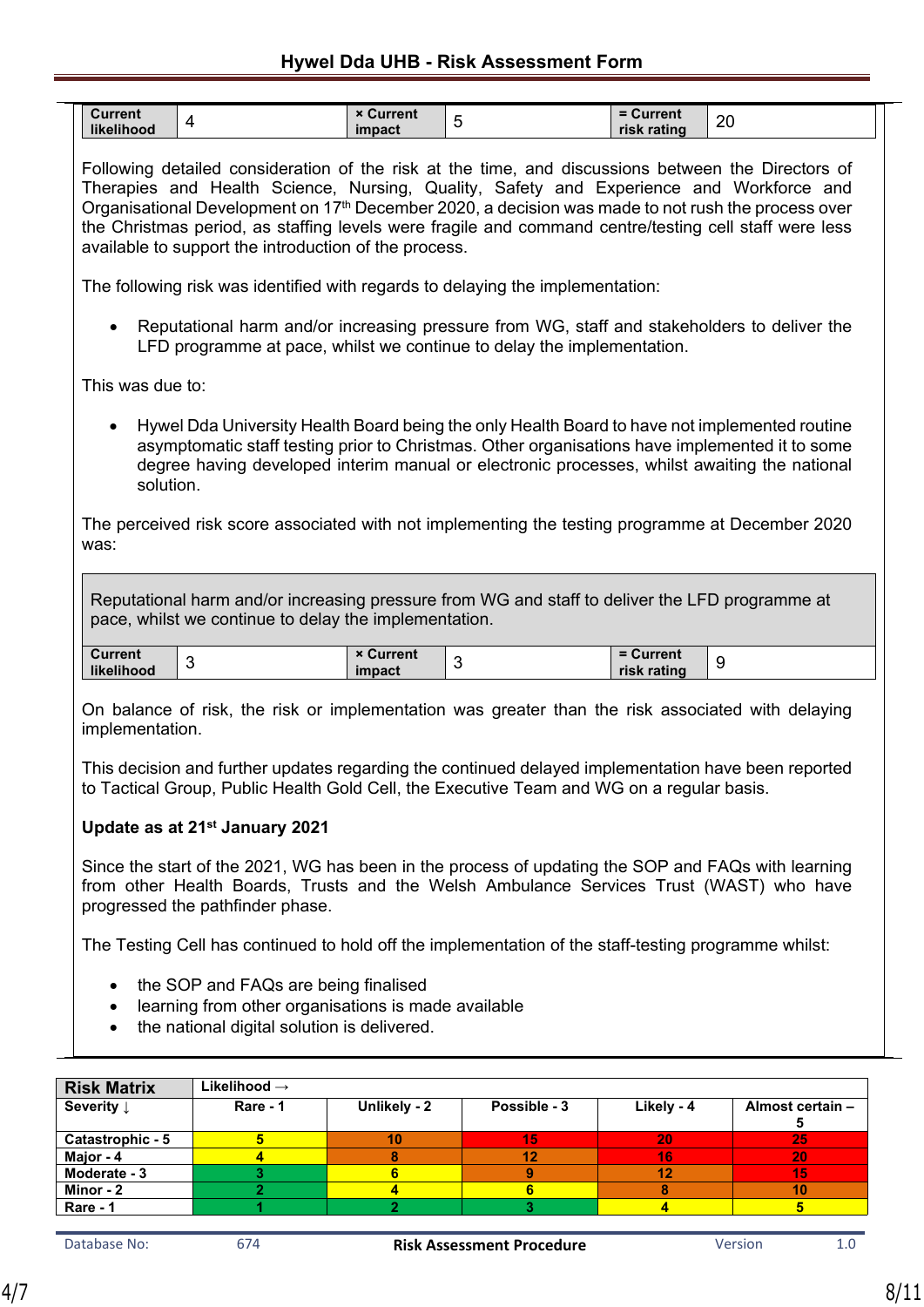The updated SOP was received by the Health Board on 21<sup>st</sup> January 2021; however, a number of minor issues have been identified and returned to WG for clarification.

Anecdotal learning from the rest of NHS Wales has shown:

- Low numbers of positive results (typically 1-2%).
- Little or no concern around false positive rates when confirmed by RT-PCR.
- Little impact on numbers of staff requiring self-isolation affecting staffing levels.
- Significant challenges regarding manual reporting and recording of test results.
- Some issues with incomplete or problematic test kits.
- Logistical issues with test kit ordering and delivery scheduling.

The low numbers of positive results and little impact on staffing availability alleviates the concerns regarding these back in December 2020 and, as such, the risk has been reassessed as reduced with this regard.

Despite some organisations developing interim electronic systems, the consensus view from NHS Wales agreed at the 'Asymptomatic Testing of NHS Wales Staff & Social Care Staff with Lateral Flow Devices Group' on 21 $\mathrm{st}$  January 2021, is that they are unable to rollout the testing programme more widely until the national digital solution is in place. WG Test, Trace and Protect leads are in support of this decision.

To implement and roll out routine testing to all Health Board patient-facing staff (circa 7,900 staff) plus Primary Care staff, without the national digital solution, would require a significant resource within excess of 7,900 paper forms being submitted for recording, collation and reporting each week.

The national digital solution is expected to be imminent, leading to a decision not to use in-house resources to develop a very short-term, interim digital solution, taking resource away from other high priority areas such as the vaccination programme.

The risk to patient care is deemed to be minimal as we would expect to identify only 1% staff tested to be positive (less than 1 staff member in the initial cohort, circa 79 staff members from full roll out to 7,900 Health Board staff). In addition, staff should be wearing appropriate PPE, following strict infection prevention and control guidelines and practising appropriate social distancing rules. We have seen a reduction in nosocomial outbreaks in our hospitals during January 2021, in the absence of the proactive testing

The risk assessed (below) on 21<sup>st</sup> January 2021 relates to the risk of reputational harm and/or increasing pressure from WG, politicians, staff and the public to deliver the LFD programme at pace with the recommendation to delay full roll out until the national digital solution is in place.

If the digital solution is available mid-February, the roll out plan will be to extend the offer of testing to all patient-facing staff over the coming months to be completed by  $31<sup>st</sup>$  July 2021.

If the national digital solution is delayed, the roll our plan will need to be extended.

However, WG has been informed that we have not yet implemented the programme, with the reasons for this decision and no pressure or criticism has yet been received. WG also recognise and support the NHS Wales view that full roll out requires the national digital solution.

| <b>Risk Matrix</b>    | Likelihood $\rightarrow$ |              |              |            |                  |
|-----------------------|--------------------------|--------------|--------------|------------|------------------|
| Severity $\downarrow$ | Rare - 1                 | Unlikely - 2 | Possible - 3 | Likely - 4 | Almost certain - |
| Catastrophic - 5      |                          |              | 15           | 20         | -25              |
| Major - 4             |                          |              |              | 16         | 20               |
| Moderate - 3          |                          |              |              | 12         | 15               |
| Minor - 2             |                          |              |              |            | 10               |
| Rare - 1              |                          |              |              |            |                  |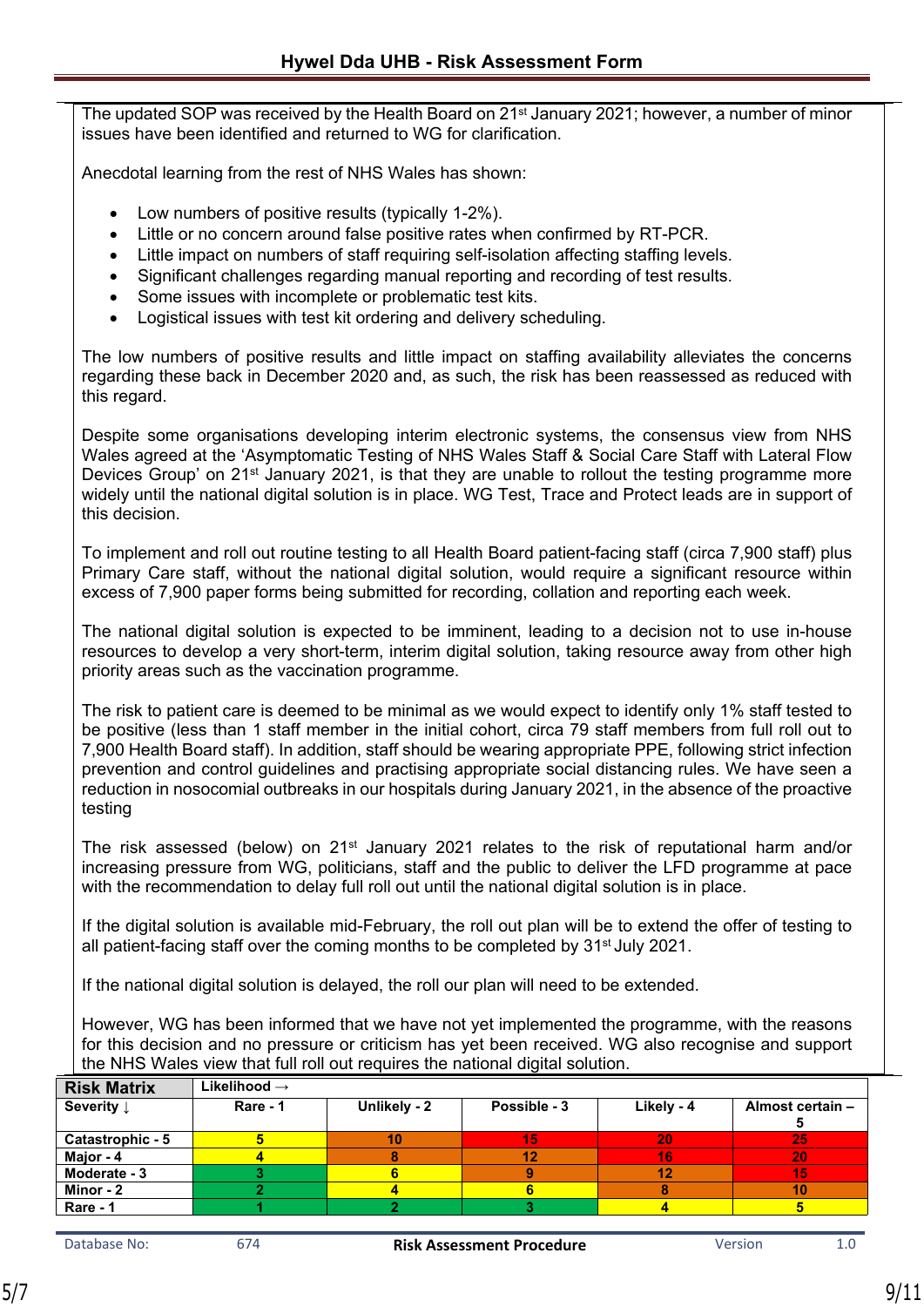Whilst there were calls from staff in December 2020 for routine testing, there have been very few requests or queries received since the New Year. However, this may increase once the refreshed national Testing Strategy is published later this week.

## **Risk Statement:**

Describe the risk, work activity, environment or process being assessed. What is the risk to the Health Board? There is a risk of criticism and increasing pressure from WG, politicians, staff and the public to deliver the LFD programme at pace.

This is caused by the Health Board delaying full roll out until the national digital solution is in place.

This could lead to impact/effect on local or national media interest, increased scrutiny and a reduction in stakeholder confidence.

Location of the Risk All patient-facing staff groups

| What is the cost of correcting the<br><b>loss if the risk materialises:</b> | No financial cost<br>identified | What is the financial<br>cost based on? | No financial cost |
|-----------------------------------------------------------------------------|---------------------------------|-----------------------------------------|-------------------|
|                                                                             |                                 |                                         |                   |

#### **Please √ the one DOMAIN under which this risk lies:**

| Safety, patient staff or public     | <b>Quality, Complaints or Audit</b>                  |  | <b>Workforce &amp; OD</b>                        |  |
|-------------------------------------|------------------------------------------------------|--|--------------------------------------------------|--|
| <b>Statutory Duty or Inspection</b> | <b>Adverse Publicity or Reputation</b>               |  | <b>Business Objectives or</b><br><b>Projects</b> |  |
| <b>Finance including Claims</b>     | <b>Service/Business</b><br>interruptions/disruptions |  | Environmental                                    |  |

## **Inherent Risk Score (Likelihood x Severity = Risk Score)**

What is the score **WITHOUT** any control measures?

Using the risk matrix overleaf, evaluate the **inherent** risk rating. This is the risk score **WITHOUT** control measures in place.

| <b>Inherent</b><br>4<br>likelihood |                          | <b>× Inherent</b><br>4<br>impact |              | $=$ Inherent<br>16<br>risk rating |                  |
|------------------------------------|--------------------------|----------------------------------|--------------|-----------------------------------|------------------|
| <b>Risk Matrix</b>                 | Likelihood $\rightarrow$ |                                  |              |                                   |                  |
| Severity $\downarrow$              | Rare - 1                 | Unlikely - 2                     | Possible - 3 | Likely - 4                        | Almost certain - |
|                                    |                          |                                  |              |                                   |                  |
| Catastrophic - 5                   | 5                        | 10                               | 15           | 20                                | 25               |
| Major - 4                          | 4                        |                                  | 12           | 16                                | 20               |
| Moderate - 3                       |                          |                                  | 9            | 12                                | 15               |
| Minor - 2                          |                          |                                  |              | 8                                 | 10               |
| Rare - 1                           |                          |                                  |              |                                   | 5                |